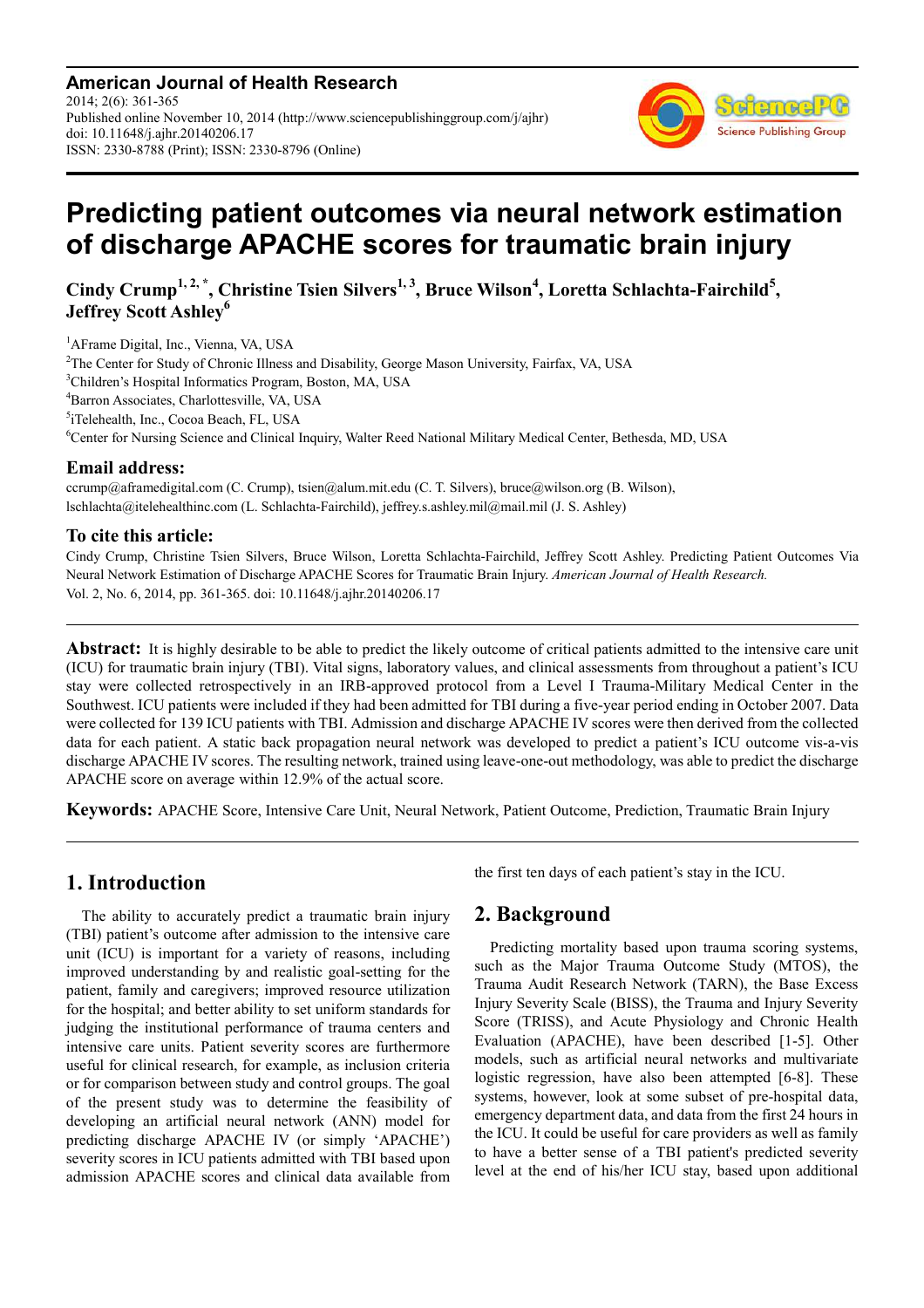clinical data as they become available in the ICU beyond the first 24 hours.

One approach to predicting an ICU patient's severity level at ICU discharge (or death, in some cases) could be to use both admission data and additional clinical data as they become available on subsequent days in the ICU to serve as inputs into artificial neural networks (or simply neural networks) for developing a prediction model. Artificial neural networks have arisen over the last fifty years as an important means of using machines to model complex physiological and biological learning processes as represented in brain function [9]. Machine learning techniques have been shown in a variety of medical research settings to deliver statistically significant results with strong predictive capabilities for complex medical diagnoses in cardiac cases, trauma, pain, sepsis, and a host of other clinical conditions [10, 11]. Brause demonstrated in 2001 that ANNs can outperform human diagnostic capabilities and that about 50% of diagnoses by medical professionals are incorrect [12]. This is due to the fact that humans cannot analyze complex data informally without making errors and tiring easily. Ishak notes that research in the use of neural networks in medicine has been accelerating since the mid-1990s given that relevant patient data can be overlooked by even the most experienced specialists in the field [13]. His estimate is that most of the research employing neural networks has an observed accuracy of between 70% and 80%. Furthermore, he notes a number of important studies in use of neural networks in clinical medicine to predict survival and death in patients with cancer, trauma, and acute myocardial infarction, as well as those in long-term care. The results of these studies compare very well with estimates of experienced physicians and objective condition scoring systems such as APACHE II [13].

ANNs can support nonlinear, complex, multivariable data relationships. ANNs, however, are mechanistic and not transparent (that is, they are "black box" models of the domain). Furthermore, they require a target outcome to train the model. Therefore, they do not allow for the data to uncover previously unknown relationships, nor do they allow for establishment of conditional probabilities that can be easily translated into a clinical picture based on prior knowledge associated with the population-based patient data. Nonetheless, ANNs are used today in a number of relevant clinical applications and are explored here for prediction of outcome severity in ICU patients with TBI.

## **3. Methods**

Physiological vital signs, clinical laboratory values, and clinical assessments from throughout each patient's hospital stay, along with outcomes ('Discharged' versus 'Deceased' and length of stay) were collected retrospectively as part of an IRB-approved protocol for patients meeting inclusion criteria who were admitted to the ICU at a Level I Trauma-Military Medical Center that also participates in the civilian city-wide trauma program, in the southwest. Patients were included in this analysis if their diagnosis during the five-year period ending in October 2007 included traumatic brain injury. Vital sign values collected include the following: systolic, diastolic, and mean blood pressures from an arterial line; systolic, diastolic, and mean blood pressures from a noninvasive blood pressure cuff; heart rate; body temperature; respiratory rate; and oxygen saturation. Laboratory values collected include the following: white blood cell count, hemoglobin, hematocrit, sodium, potassium, chloride, bicarbonate, blood urea nitrogen, creatinine, glucose, prothrombin time, and partial thromboplastin time. Clinical assessments collected include Glasgow Coma Scale score (eye, verbal, and motor) and level of consciousness. Outcomes collected include length of stay (LOS) in the ICU, and whether or not the patient died during the ICU stay. These values were a convenience sample, selected based on their potential availability and ease of automatic evaluation. Values for the different clinical measurement types (i.e., parameters) were collected at different frequencies, dependent upon routine clinical practice. For example, heart rate may have been recorded multiple times within a given hour, while a laboratory value such as sodium might only have been collected once or twice in a day.

Admission and discharge APACHE IV scores (with a possible range from 0 to 299) were calculated by a research nurse independent of the authors for each ICU TBI patient. In order to try to predict the discharge APACHE scores, a static ANN was used. The inputs to this network consisted of clinical data from the collected ICU dataset. To minimize the effects of missing data values and varying frequencies of measurement recordings, daily averages of each of the clinical values were used as inputs to the system. If a measurement type had no values recorded at all for a given patient on a particular day (such that a value for that day's "daily average" was therefore unavailable), then that patient was not included in further analysis. To furthermore ensure that there was a sufficient amount of longitudinal ICU data for each patient and that outcome prediction was not made using data too close in time to the date of ICU discharge or death, only patients who had a length of stay in the ICU of at least 20 days and who had clinical data available for the first 20 days were used in development of this APACHE score prediction system. For each of those patients, the patient's preprocessed clinical data for the first ten days of ICU stay, along with the admission APACHE score, were then used to predict that patient's ultimate discharge APACHE score.

The static back propagation neural network used to perform the APACHE score prediction consisted of three layers: an input layer of 90 'log-sig' neurons, a second layer of 25 'log' neurons, and an output layer of one linear neuron. The network was trained using resilient back propagation. This uses the error between the desired output of the network and the actual output of the network to systematically adjust the individual neuron weights in each layer. The process is repeated for each member of the training set sequentially until a desired error is achieved or a predetermined number of sequences is reached. The neural network used to perform the discharge APACHE score prediction is shown in Fig. 1.

In order to train the neural network, a "leave one out"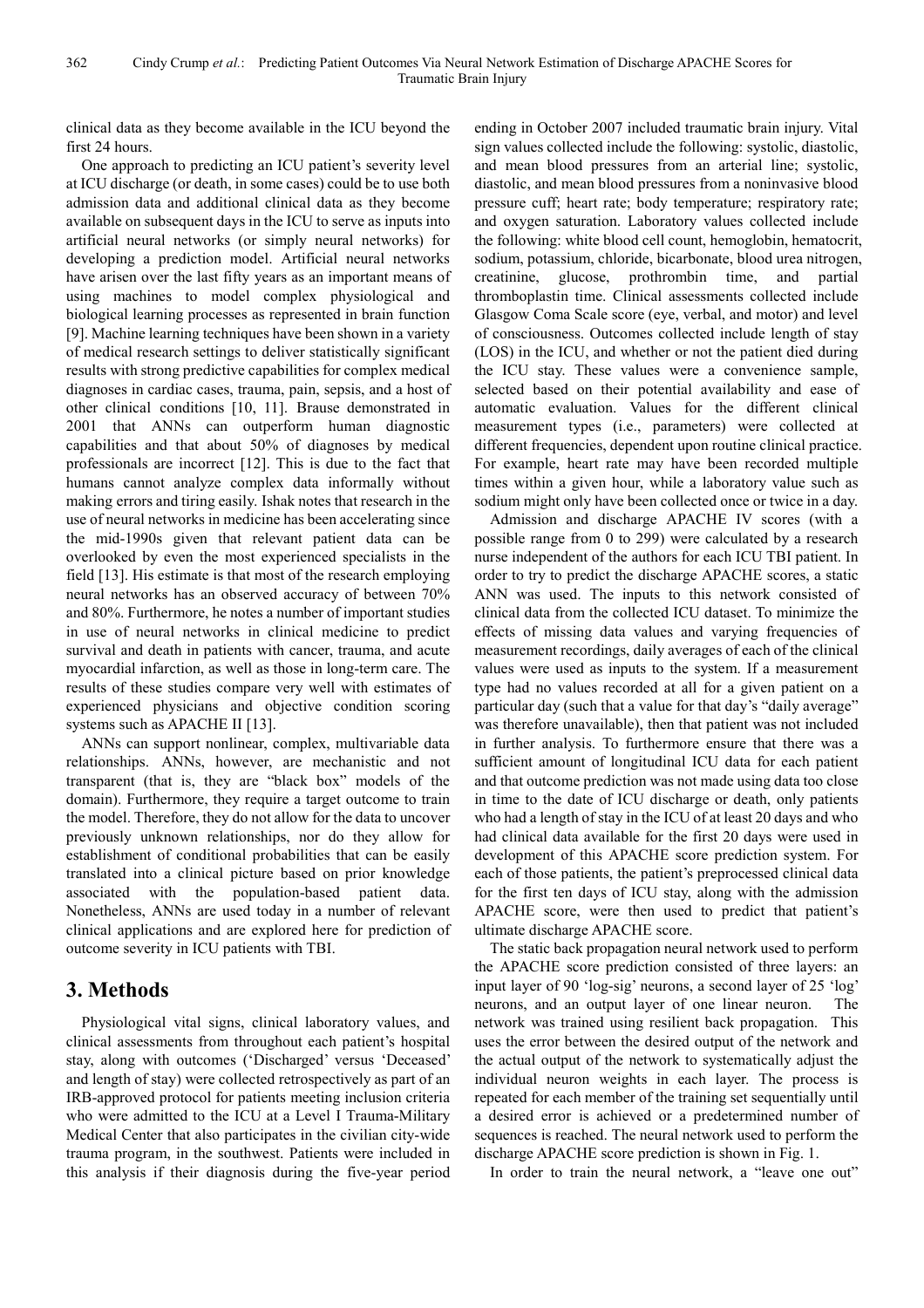methodology was used. This means that one patient's data are removed from the overall dataset and all other patients' data are used to train the neural network. The removed patient's data (previously unseen to the network) are then processed by the system and the predicted discharge APACHE score is compared to the actual discharge APACHE score of that patient. The weights of the neural network are reset to their initial values and the removed patient's data are added back into the overall dataset. The process is then repeated for each patient's data until all patients have been processed. Each of the predicted APACHE scores and their associated actual APACHE scores can then be compared in order to quantify the effectiveness of the neural network classifier.

#### **4. Results**

Data were collected from the ICU stays of 139 patients diagnosed with TBI. Of those 139 patients, 132 were eventually discharged from the ICU, while 7 died. Fifty-four patients had an ICU length of stay of fewer than or equal to 30 days, 54 patients had an ICU LOS of 31-60 days, 29 patients had an ICU LOS of more than 60 days, and two patients had an unknown ICU LOS. Daily averages, when possible, were computed for each of the 26 clinical values collected. Twenty-seven patients had sufficient data spanning all 26 clinical values for each of the ICU days of interest to be included in neural network model analysis and testing.

*Table 1. Results of discharge APACHE IV score prediction with a neural network applied to the dataset of intensive care unit (ICU) patients with traumatic brain injury (TBI) who had an ICU length of stay of at least 20 days and who had clinical data available for all 26 collected parameters for at least 20 days. Patient numbers correspond to unique identifiers assigned to each patient in the ICU TBI dataset.* 

| <b>Patient Number</b> | <b>Predicted Score</b> | <b>Actual Score</b> |
|-----------------------|------------------------|---------------------|
| 104                   | 22.76                  | 25                  |
| 105                   | 34.57                  | 57                  |
| 1167                  | $-2.9$                 | 67                  |
| 1538                  | 52.89                  | 62                  |
| 1677                  | 58.54                  | 71                  |
| 2110                  | 40.06                  | 9                   |
| 235                   | 46.04                  | 5                   |
| 244                   | 29.35                  | 9                   |
| 2470                  | 19.7                   | $\overline{7}$      |
| 248                   | 30.84                  | 23                  |
| 3217                  | 33.72                  | 78                  |
| 3245                  | 39.38                  | 64                  |
| 3299                  | 111.35                 | $\overline{4}$      |
| 3625                  | 68.33                  | 10                  |
| 373                   | 36.16                  | 70                  |
| 4148                  | 82.4                   | 54                  |
| 4356                  | 38.88                  | 14                  |
| 471                   | 61.29                  | 13                  |
| 5435                  | 26.03                  | 59                  |
| 5538                  | 121.22                 | 14                  |
| 6066                  | 52.79                  | 131                 |
| 6106                  | 60.4                   | 14                  |
| 6395                  | 7.76                   | 14                  |
| 651                   | 47.84                  | 152                 |
| $\overline{7}$        | 54.66                  | 39                  |
| 7981                  | 28.36                  | 17                  |

The results of the neural network testing are shown in Table 1 and Fig. 2. The average APACHE score difference between the actual and predicted values is 38.51 out of 299 points, or 12.9% of the possible range of scores.



*Figure 1. Neural network architecture for prediction of discharge APACHE IV scores in ICU patients with traumatic brain injury [APA = APACHE].* 

#### **5. Discussion**

As can be seen in Table 1 and Fig. 2, some predictions are very close to the patient's actual discharge APACHE score. The overall accuracy of the system, however, is influenced by the presence of several large outliers. The majority of these outliers occur when final APACHE scores are very high (i.e., the patient is doing very poorly) compared to the average APACHE score of the patients.



*Figure 2. Results of discharge APACHE IV score prediction with a neural network applied to the dataset of intensive care unit patients with traumatic brain injury. Vertical axis represents discharge APACHE IV scores. Horizontal axis represents each of the 27 patients used in this analysis.* 

A limitation in this analysis is that the ICU data collected had many missing values. The dataset provided to the neural network system still had missing data points despite the fact that a daily average of each clinical value of interest was used as input into the neural network. If more time-granular data (i.e., more frequent than a daily average) of better quality (i.e., with fewer missing values) could be provided to the system, a more accurate prediction of the discharge APACHE score might be possible.

Alternatively, a more sophisticated method for handling missing values could be investigated to try to improve results.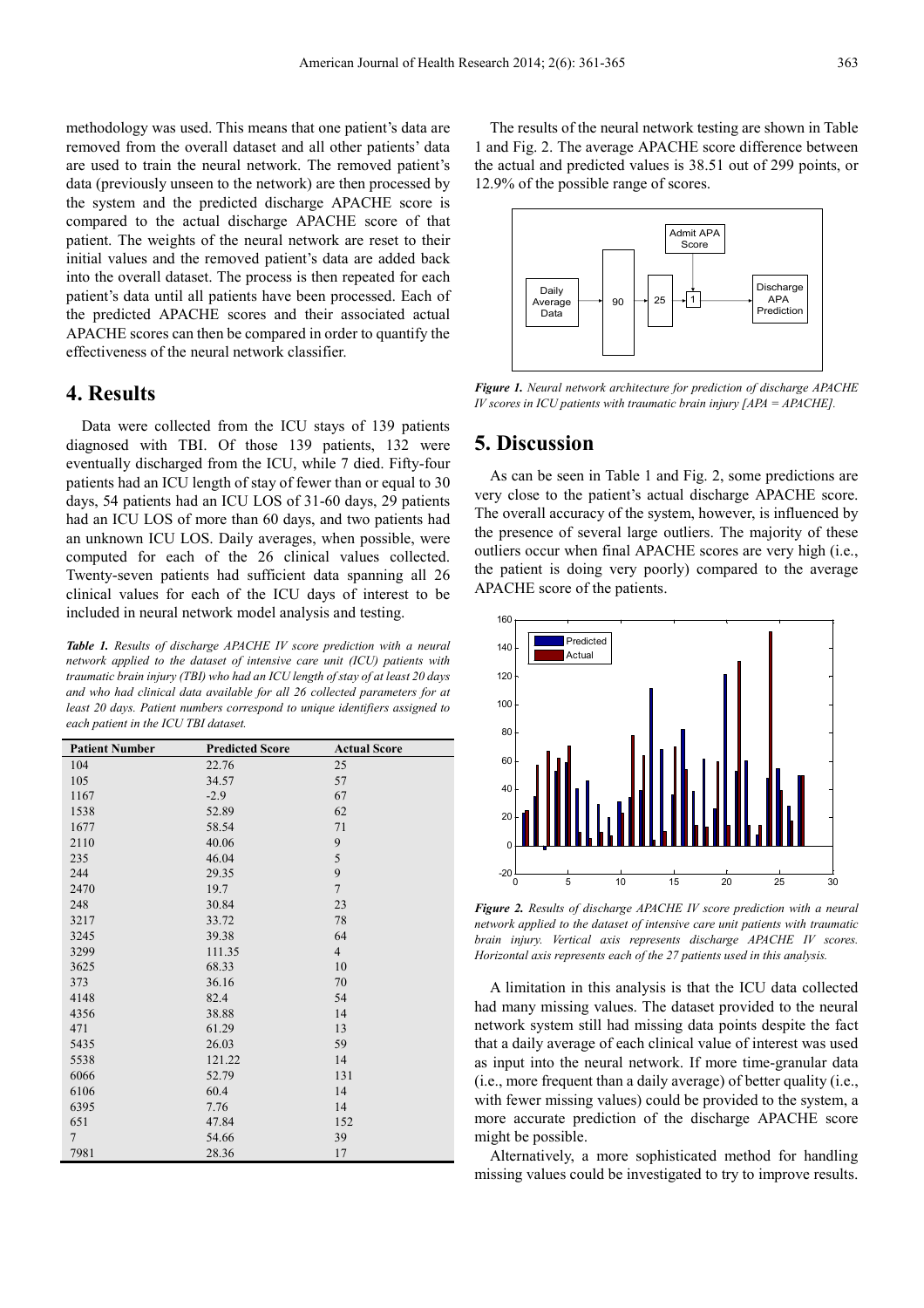Additional modification to the system, such as further preprocessing of inputs and more sophisticated network techniques, could also enable a more accurate prediction model. From the original 139 ICU patients with traumatic brain injury, only 27 patients had adequate amounts of data available to be useful for this application of neural network training. Clearly, the inability to better handle missing data during neural network development was a large limitation to making good use of the full ICU TBI dataset.

Neural networks were chosen for this study because of their familiarity, though typically they are used to *classify* a new case. In this domain, for example, a classifier would decide between two choices, e.g., predicting whether an ICU patient will likely get discharged from the ICU, or will likely die. Future work should explore the use of various regression methods for predicting values of a numerical nature. A more accurate prediction system may also be possible using other types of machine learning classifiers, such as Bayesian networks and dynamic Bayesian networks, which might be better suited to handling missing data values and disparate types of time-series input data streams [14-19].

# **6. Conclusion**

The current results show that prediction of discharge APACHE IV scores for intensive care unit patients admitted with traumatic brain injury is indeed feasible using a neural network that considers clinical measurements from the first ten days of a patient's ICU admission.

## **Acknowledgments**

The views expressed herein are those of the authors and do not reflect the official policy or position of Brooke Army Medical Center, the U.S. Army Medical Department, the U.S. Army Office of the Surgeon General, the Department of the Army, the Department of Defense, the U.S. Government, or the Defense Advanced Research Projects Agency (DARPA). The authors would like to acknowledge and thank DARPA for financial support via DARPA research contract W31P4Q-06-C-0016.

The authors would like to thank Minhyung Lee, PhD, and Michael Roan, PhD, of Virginia Tech for their significant contributions to this project. The authors would also like to thank the research nurse who performed the APACHE IV score calculations. The authors would furthermore like to thank the staff and patients at the Trauma-Military Medical Center from where these data were collected, without whom this study could not have been performed.

## **References**

[1] J.E. Zimmerman, A.A. Kramer, D.S. McNair, F.M. Malila,"Acute Physiology and Chronic Health Evaluation (APACHE) IV: Hospital mortality assessment for today's critically ill patients," Crit Care Med, vol. 34, 2006, pp. 1297-1310.

- [2] M.A. de Jongh, M.H. Verhofstad, L.P. Leenen, "Accuracy of different survival prediction models in a trauma population," Br J Surg., vol. 97, Epub 2010 Aug 19, pp. 1805-13.
- [3] S.C. Lim, A.C.K. Fok, Y.Y. Ong, "Patient outcome and intensive care resource allocation using APACHE II," Singapore Med J., vol. 37, 1996, pp. 488-491.
- [4] F.H. Millham, W.W. LaMorte, "Factors associated with mortality in trauma: re-evaluation of the TRISS method using the National Trauma Data Bank," J Trauma, vol. 56, 2004, pp. 1090-1096.
- [5] M.J. Vassar, F.R. Lewis Jr., J.A. Chambers, *et al,*"Prediction of outcome in intensive care unit trauma patients: a multicenter study of Acute Physiology and Chronic Health Evaluation (APACHE), Trauma and Injury Severity Score (TRISS), and a 24-hour intensive care unit (ICU) point system," J Trauma, vol. 47, 1999, pp. 324-9.
- [6] S.M. DiRusso, T. Sullivan, C. Holly, *et al,*"An artificial neural network as a model for prediction of survival in trauma patients: validation for a regional trauma area," J Trauma, vol. 49, 2000, pp. 212-223.
- [7] B. Eftekhar, K. Mohammad, H.E. Ardebili, *et al,*"Comparison of artificial neural network and logistic regression models for prediction of mortality in head trauma based on initial clinical data." BMC Med Inform Decis Mak.,vol 5, 2005.
- [8] C.M. Ryan, D.A. Schoenfeld, W.P. Thorpe, *et al,*"Objective estimates of the probability of death from burn injuries," N Engl J Med., vol. 338, 1998, pp. 362-6.
- [9] A. Knoll, M. De Kamps, "Roadmap of neuro-IT development," Ver 1.3: April 19, 2004, http://www.neuro-it.net/NeuroIT/Roadmap/RoadmapVersions/ Roadmapv1.3.
- [10] M. Sordo, "Introduction to neural networks in healthcare," Open Clinical, October, 2002.
- [11] ANNIMAB-1 Abstracts: Clinical diagnosis and medical decision support. www.phil.gu.se/ann/abstracts4.html.
- [12] R.W. Brause, "Medical analysis and diagnosis by neural networks, Lecture Notes in Computer Science, J.W. Goethe University, Frankfurt, Germany, 2001.
- [13] W. Ishaket al, "The potential of neural networks in medical applications," July 2004, http://www.generation5.org/content/2004/NNAppMed.asp.
- [14] C. J. Langmead, "Generalized queries and Bayesian statistical model checking in dynamic Bayesian networks: application to personalized medicine," Proceedings of The 8th Annual International Conference on Computational Systems Bioinformatics (CSB), 2009, pp. 201-212.
- [15] E. Castillo, J.M. Gutierrez, A.S. Hadi,"Learning Bayesian Networks," in: Expert Systems and Probabilistic Network Models (Monographs in Computer Science). New York, NY: Springer-Verlag, 1997, pp. 481-528.
- [16] Z. Ghahramani. "Learning dynamic Bayesian networks," Lecture Notes in Computer Science, vol. 1387, 1997, pp. 168-197.
- [17] F.V. Jensen, T.D. Nielsen, "Bayesian networks and decision graphs," Information Science and Statistics series (2nd ed.). New York, NY; Springer Science + Business Media, LLC; 2007.